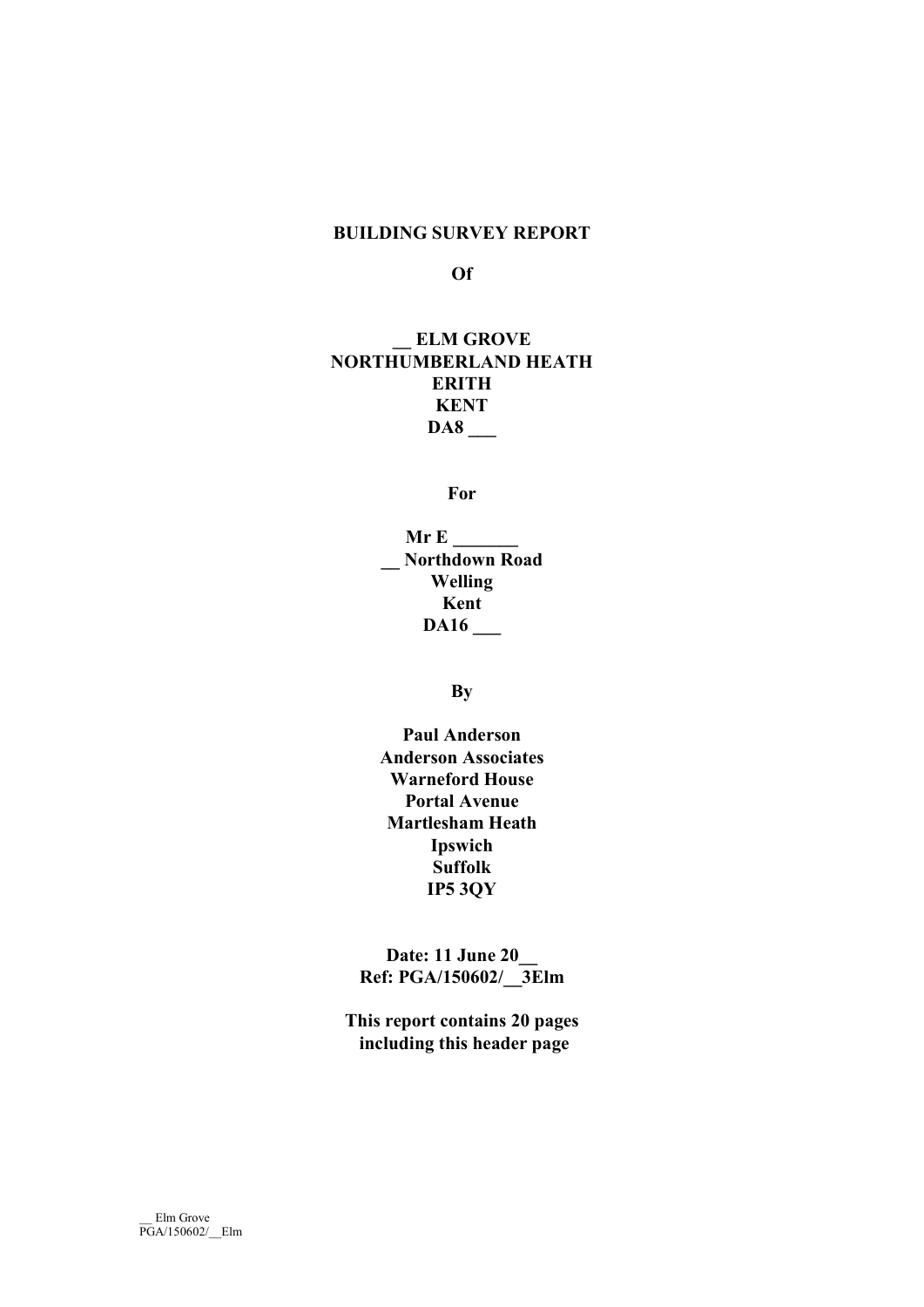# **CONTENTS**

Page No.

|       | <b>PARTICULARS</b>                          | $\mathbf{1}$ |
|-------|---------------------------------------------|--------------|
| 1.00  | <b>CONDITIONS AND LIMITATIONS OF SURVEY</b> | 1&2          |
| 2.00  | <b>SITE</b>                                 | 3            |
| 3.00  | <b>DESIGN</b>                               | 3            |
| 4.00  | <b>STRUCTURE</b>                            | 4            |
| 5.00  | <b>FABRIC</b>                               | 5            |
| 6.00  | <b>SERVICES</b>                             | 9            |
| 7.00  | <b>FITTINGS AND FINISHES</b>                | 11           |
| 8.00  | <b>OUTBUILDINGS, GROUNDS AND BOUNDARIES</b> | 11           |
| 9.00  | <b>ENVIRONMENTAL FACTORS</b>                | 13           |
| 10.00 | <b>FINANCIAL CONSIDERATIONS</b>             | 14           |
| 11.00 | <b>CONCLUSIONS</b>                          | 16           |
|       | <b>Appendix A - Cost Summary</b>            | 17           |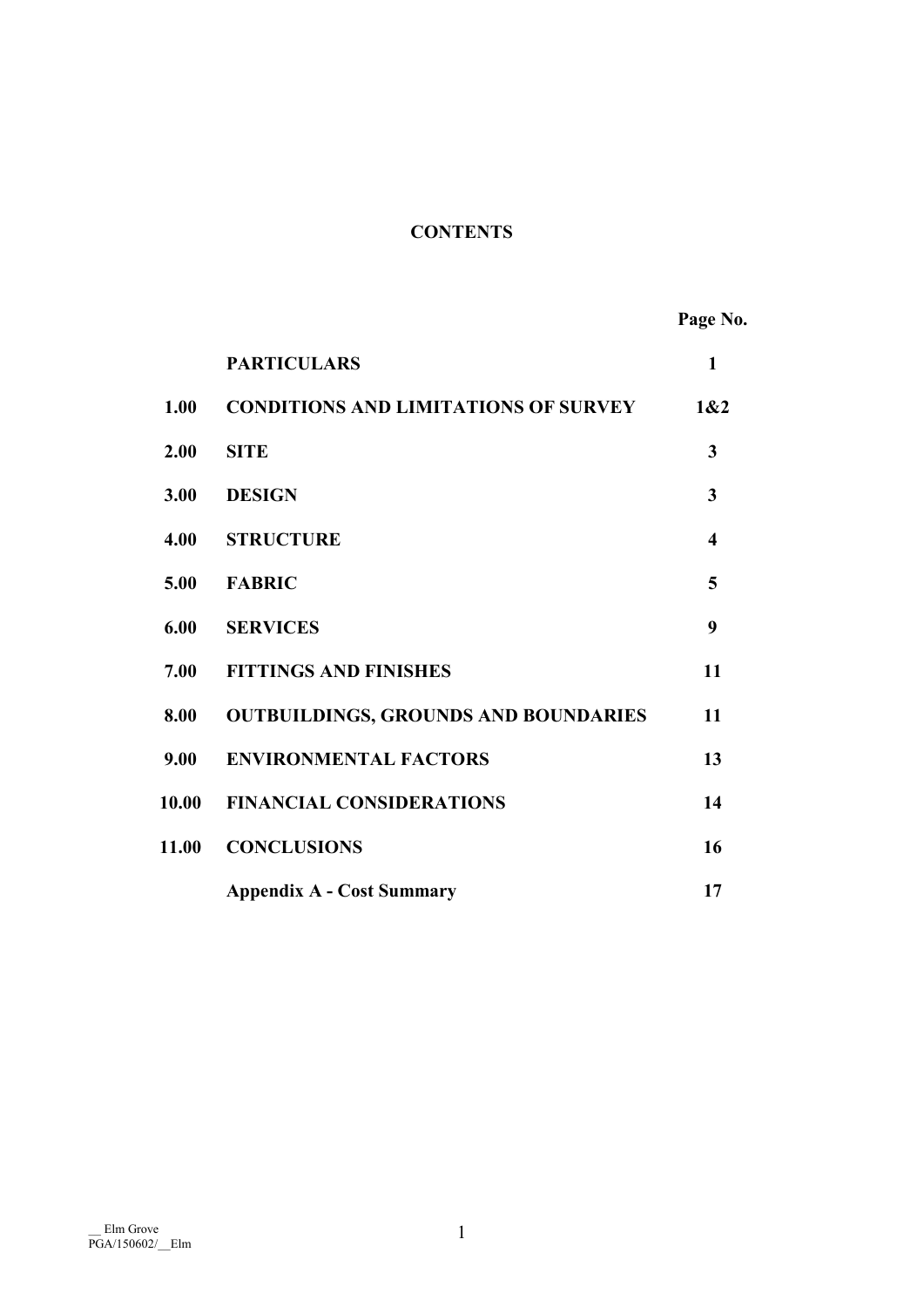#### **PARTICULARS**

| Semi-Detached Bungalow |
|------------------------|
| 80 Years               |
| Freehold               |
| Owner/Occupier         |
| 11 June 2015           |
| Dry, sunny, windy      |
| <b>Building Survey</b> |
| None                   |
|                        |

## 1.00 CONDITIONS AND LIMITATIONS OF SURVEY

A detailed inspection of the dwelling will be undertaken as far as access permits. Advice will be given upon the condition and quality of the structure and fabric. We will indicate where we feel short-lived materials exist and where future faults could occur where these can be reasonably foreseen.

We will make comment upon any adverse highway, planning or environmental factors, which are likely to affect the property both now and in the foreseeable future, as far as are apparent during our inspection. Naturally, enquiries to confirm this information must also be undertaken by your legal adviser in the normal manner. In addition, your legal adviser should establish that adequate planning approval and building regulation consent has been obtained on any relevant development or building works already undertaken.

Unless we advise you to the contrary in our report, all comments upon leases, guarantees, tenancies, legal restrictions, license agreements, trading accounts or other relevant matters will be based upon information gathered verbally from the client, occupier or other person stated with the report, unless confirmed in writing by your legal adviser.

An inspection of the boundaries will be made and we will comment upon any poorly defined areas. We will also comment upon any obvious physical encumbrances to the property, e.g. rights of way, easements, tenancies, etc. However, some encumbrances may not be obvious from an inspection and it is for your legal adviser to make more categorical investigations.

Every effort will be made to inspect as much of the building as possible. We would particularly wish to stress the limitations of our inspection, insofar as we cannot comment upon those areas obscured or inaccessible and neither can we say whether such areas are free from defect. In particular where the property is furnished, it is normally the case that some areas cannot he inspected, e.g. below fitted carpets, and behind/under heavy/fixed furniture fixtures and fittings and other effects. Naturally where we consider a fault may be concealed, further investigation will be recommended.

Our comments and recommendations within the report will be based on a single inspection. No monitoring of cracks, damp areas or other faults will be possible. Without the benefit of re-inspection of the property over time it may not be possible to come to categorical conclusions in some instances. We will indicate where further investigation or monitoring would be prudent. We have not investigated whether the site is or has been contaminated. Your legal advisor should investigate what the previous use of the property was prior to purchase. With newer properties an environmental survey is often beneficial.

No investigation of the sub-soil or its foundations will be undertaken or any trial bore holes dug. If from examination of the building above ground level there are indications of movement, failure of the foundations or other reason to suspect subsidence, heave or landslip problems, we will make appropriate comments and advise you where we feel further specialist investigations would be prudent.

For the purpose of the report we will assume that no high alumina cement concrete, calcium chloride additive or other deleterious material has been used in the construction of any part of the building unless expressly stated to the contrary in the report. No tests of asbestos material will he undertaken but where possible we will indicate where it exists and whether it is likely to be a health hazard.

Where securely fixed floorboards, such as modern tongued and groove variety are laid to floors it is usually not possible to lift them without damage. We will try to lift some floorboards to undertake an inspection of the sub floor void where there are exposed loose boards that can be lifted without damage. This will naturally only be undertaken with the consent of the vendor or occupier. No comprehensive inspection of the sub floor void is therefore normally possible. We will indicate in our report where these inspections were made and specific advice will be limited to these areas. More general comments will apply to the floors as a whole.

All roof spaces and cellars will be inspected where access hatches are reasonably accessible and of an adequate size. Naturally we cannot comment upon the form of construction or condition of these areas where no inspection is undertaken. Neither can we say that these areas have adequate thermal insulation or ventilation and whether any vapour barriers have been incorporated, where this is appropriate.

We are equipped with a portable ladder extending to a height of about 3 metres. Close inspection of areas beyond this height, for example, flat roofs to two storey buildings, dormer roof windows, chimney stacks, valley, etc., can only be undertaken where reasonable access exists. We will be pleased to arrange for more detailed access where this has been confirmed in writing with you prior to our inspection. Additional charges will be applicable. No inspection of chimney flues or linings will be possible unless and accessible flue door exists. Neither will it be possible to determine the performance of flues or fires.

Except where it forms part of the structure of the dwelling, only a superficial inspection of garages and outbuildings will be undertaken. Moreover a superficial inspection only will be undertaken to garden walls, gardens, fences, paths, etc. We can, of course, undertake a more detailed inspection of these areas where this has been agreed in writing with you prior to our inspection. Additional charges will be applicable.

A visual inspection only will be undertaken to services as far as access permits. This will include electric wiring, gas services, underground drain systems, plumbing and heating. Unless agreed prior to our survey inspection, no specialist tests will be undertaken to services. In particular it will be necessary to undertake a specialist pressure test of drains before we could say whether there are any leaks present. Where we do have cause to suspect fault or shortcomings to services as a result of our inspection, we will recommend where specialist tests would be prudent and their likely costs.

The fee we have quoted for our Building Survey is exclusive of the cost of specialist contractors attending the properly, carrying out tests and providing written reports. Their fees must be confirmed in writing prior to their inspections and settled by you. Whilst we can select specialist firms whose work is known to us and who have provided satisfactory services in the past, we are not to be held responsible for any damage or negligence caused by the specialist firm.

No inspection of specialist services or appliances such as lifts, burglar alarms, water softeners, fire alarms, swimming pool systems, filtration plants, air conditioning or other appliances or machinery, will be undertaken. You should arrange for your own specialist inspection if you require a report upon these items.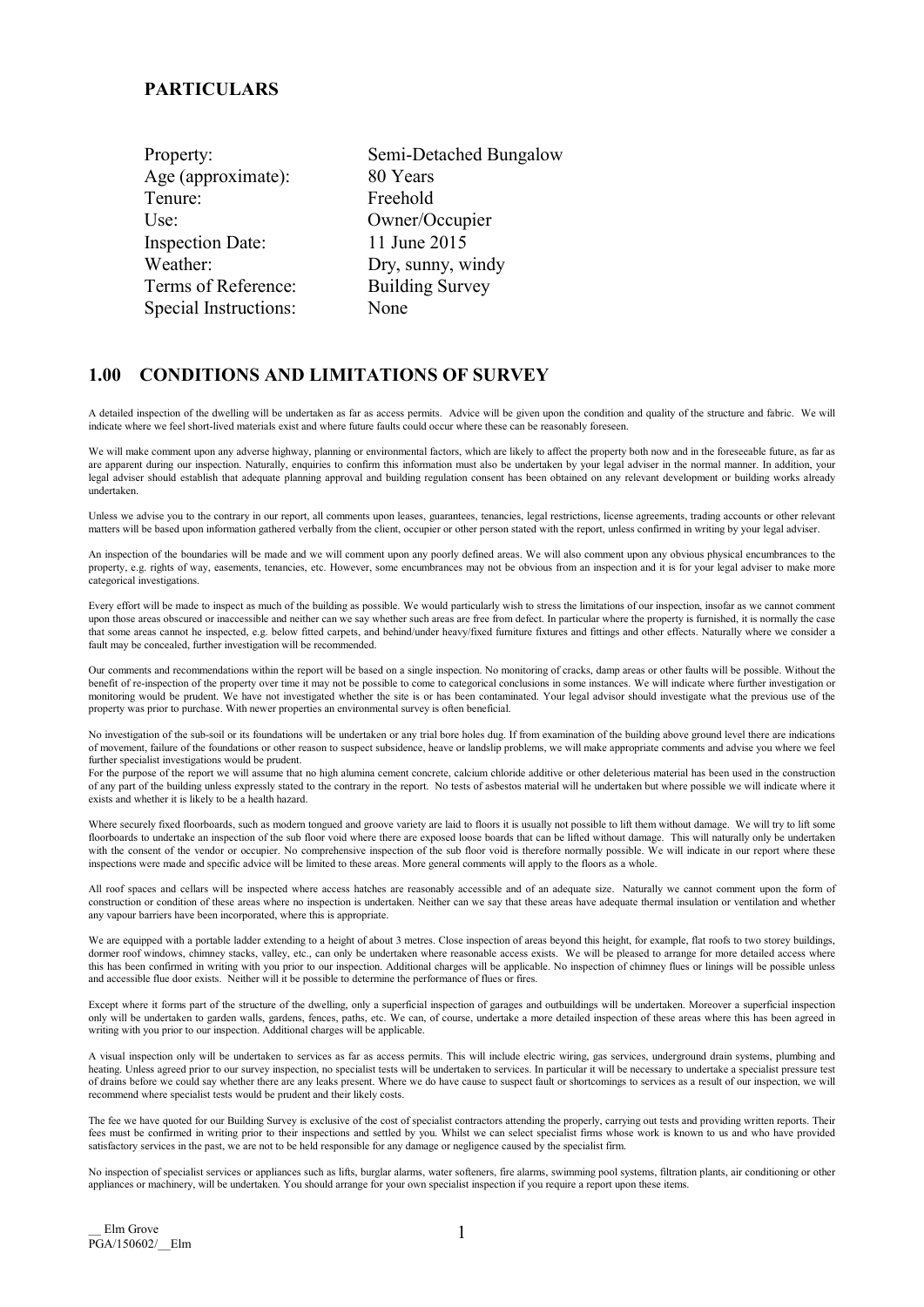Unless stated in our report to be present, it is not always possible to state whether cavity wall insulation has been installed. We are unable to confirm the type, size, adequacy or condition of cavity wall ties, if used. Thus it will only be where these elements are causing a detectable fault at the time of our inspection that a report will be adequacy or condition of cavity wall ties, if made upon them.

It will be assumed in our report that you have personally inspected the property and that you have satisfied yourself that the size, type and layout of the accommodation, outbuildings and grounds suit your requirements. We would be pleased to advise you on any particular requirements you have concerning the use or alteration of the property where this has been confirmed in writing prior to our inspection.

We strongly recommend that you obtain all specialist reports, estimates and have further investigation and exposure work carried out prior to a legal commitment to purchase. We also recommend these estimates and reports be forwarded to ourselves and your legal adviser, as appropriate for comment where relevant. When making our report, the following assumptions will he made. Your legal adviser should confirm they are appropriate;

- The property is not subject to any unusual or specialty onerous restrictions, encumbrances or outgoings and that good title can be shown.
- The property and its value are unaffected by any matters which would be revealed by a local search and replies to usual enquiries, or by any statutory notice, and that neither the property, nor its condition, nor its use, nor its intended use, is or will be unlawful.
- That any subsequent inspection of those parts which have not been inspected would neither reveal material defects not known to the inspecting surveyor or will have an adverse effect on the property that may affect its sale or purchase.

That any alterations or additions in the form of material developments already carried out to the property have, where required, been granted all relevant local authority approval.

The report will be confidential to you, your professional adviser and any other person expressly stated in our report. We accept responsibility to you alone and that the report will be prepared with skill, care and diligence reasonable to be expected of a competent Chartered Surveyor. We accept no responsibility whatsoever to any person other than yourself; any such person relies upon the contents of the report at their own risk if the whole or any part of this report or any reference is to be included in any published document, circular, or statement without Anderson Associates Chartered Surveyors' prior written approval. .

If after occupation a defect is found the Surveyor must be informed in the first instance and before any remedial action is taken. Failure to do this could invalidate/effect any claim made against the Surveyor.

© Anderson Associates 2005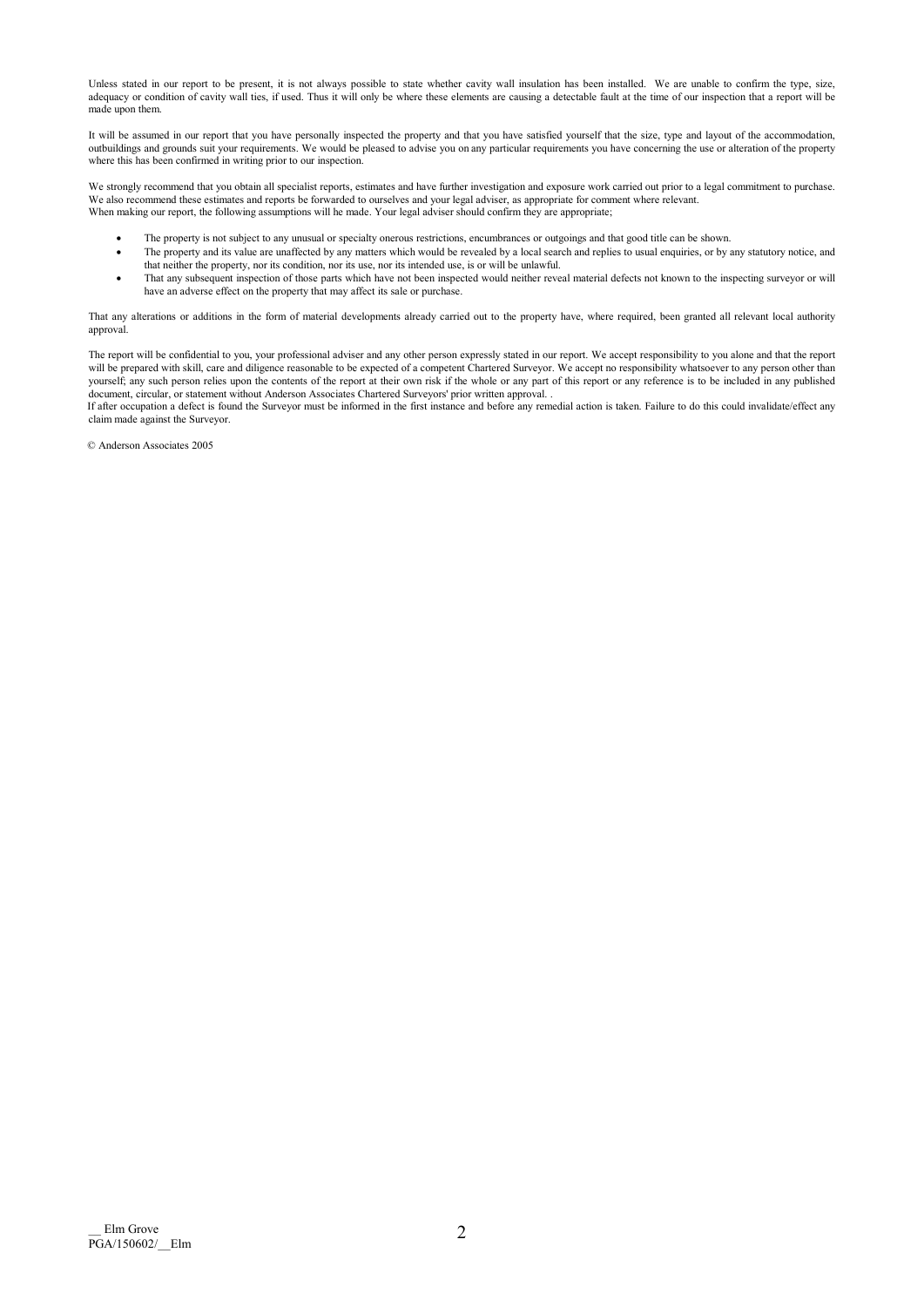# 2.00 SITE

Consider the nature of the area, the immediate surroundings, the site and any physical encumbrances. Review their effect on the structure and enjoyment of the property.

2.01 The property is located in an established residential area developed around the 1930's onwards. There is a mixture of residential properties within Elm Grove and adjacent roads. Elm Grove is located off Buxton Road which is off Avenue Road not far from the A220 Bexley Road and has good links with the A2. The nearest station is Erith.

# 3.00 DESIGN

Review the accommodation and its layout, assess modernization's and alterations, appraise the buildings for the use to which it is being put, have regard to the features of particular concern's interest.

3.01 The property is a single storey semi-detached bungalow, with hipped pitched roofs. There are 2 bay windows with gable peak and hipped roof over to the front elevation with a single storey flat roof rear extension.

> The external walls are load-bearing cavity brick/blockwork and roof slopes are covered with plain tiles.

> Windows are of open pane design and the main entrance door is set to the right side of the property below a storm canopy.

It is uncertain when the rear extension garage or workshop were built.

 It should be ensured that the extension, outbuildings, disabled adaptations, alterations and all other notifiable works were properly executed and Local Authority issued the necessary Planning and Building Regulation consents and approvals and that completion certificates were issued and available.

Your solicitor should carry out the necessary checks and advise accordingly.

The accommodation internally includes:

 Ground floor – From the front door the hall leads to the bathroom, open plan lounge/diner and kitchen with the bedrooms to the front. Doors off the dining room lead to the rear garden and garage with side access to the front.

# 3.02 External

 Front - The front garden comprises concrete drive with off street parking leading to a paved path up to the front door, garage and side access to the rear. The remainder is paving and shrub areas.

 Rear – The rear garden comprises raised concrete patio with ramp leading to the lawn and shrub borders, garage and workshop with side access to the front.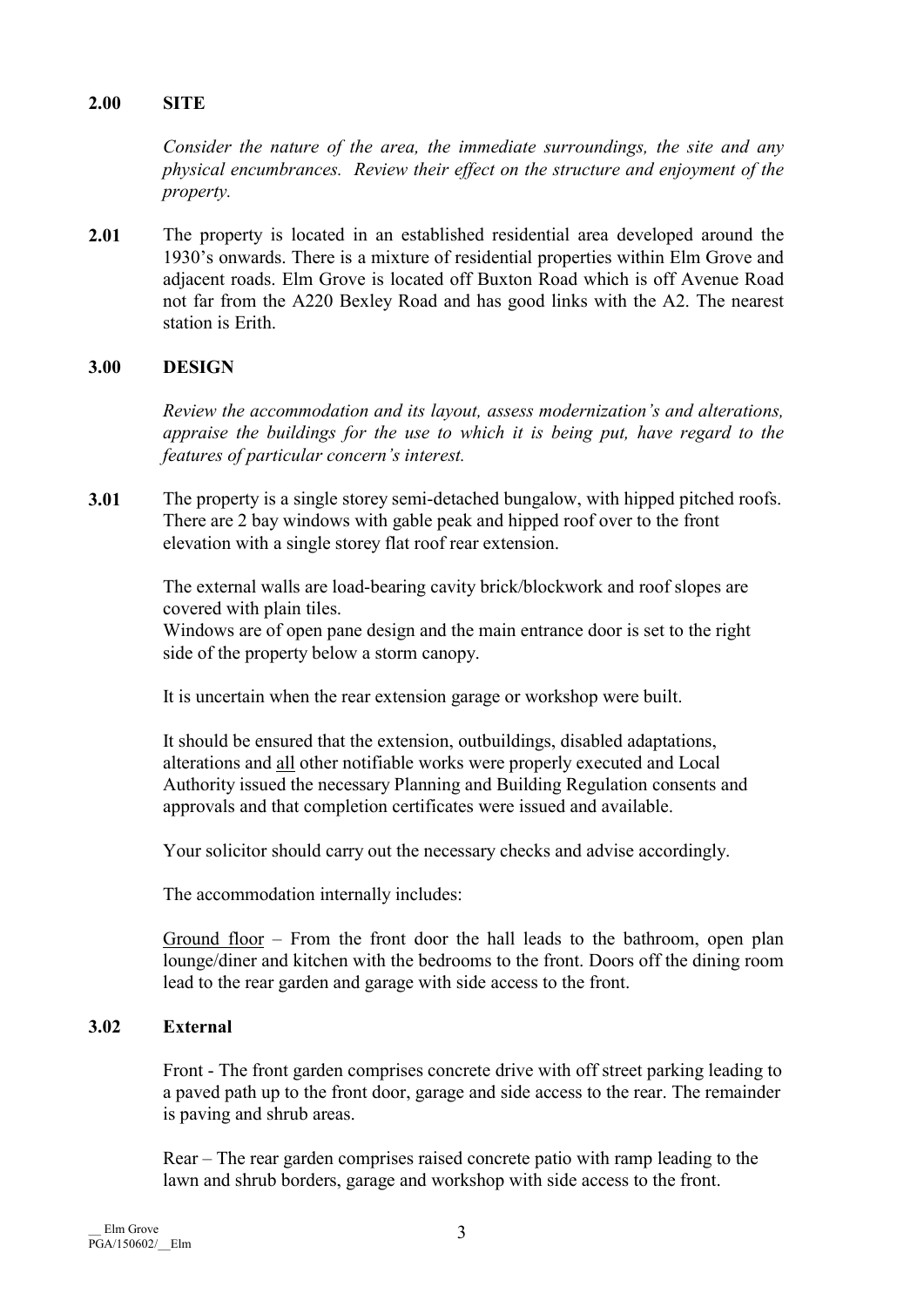# 4.00 STRUCTURE

Establish how the building is structurally framed, check the condition and the adequacy of the structure, note any movement or deflection in the structure, advise on remedial works and assess the condition of the foundation.

# 4.01 Framework

The external walls are considered to be a mix of cavity brick and block construction with render finish to some walls. The floors are suspended timber and solid. The roof is of traditional timber pitched roof design. Other walls within the house are brick or load-bearing brickwork with some timber stud partition walls.

- 4.02 External walls appear upright with door and window openings reasonably true and well formed.
- 4.03 The main roof has been recovered and is in generally fair order with the normal wear and tear and defects expected and associated with this age and type of roof.
- 4.04 A more detailed assessment is dealt with later in the report.

# 4.05 Foundations

These were not inspected, but there is no evidence to suggest that the foundations are not in reasonable order.

# 4.06 Movement

 The external walls are in generally fair order. There were no major signs of any movement, heave, slip or shear to the front, side or rear elevation walls.

 The brickwork is in reasonable condition although isolated defective areas of mortar pointing require attention and minor repairs are required.

 Minor hairline cracks were noted below the right hand side left front bay window. Minor re-pointing required to this and surrounding brickwork.

 The render is in generally fair condition, although isolated areas of defective, hollow or cracked render are likely to be found and will require repair when the property is next redecorated.

 A vertical hairline crack was noted to the side right corner of the rear extension. This is believed to be due to minor ground settlement following its construction. It is not considered serious but repairs are required.

 None of the defects are believed to be serious or on-going and further serious movement appears to be unlikely.

 In a property of this age and type, it is not unusual to expect minor seasonal movement of the structure.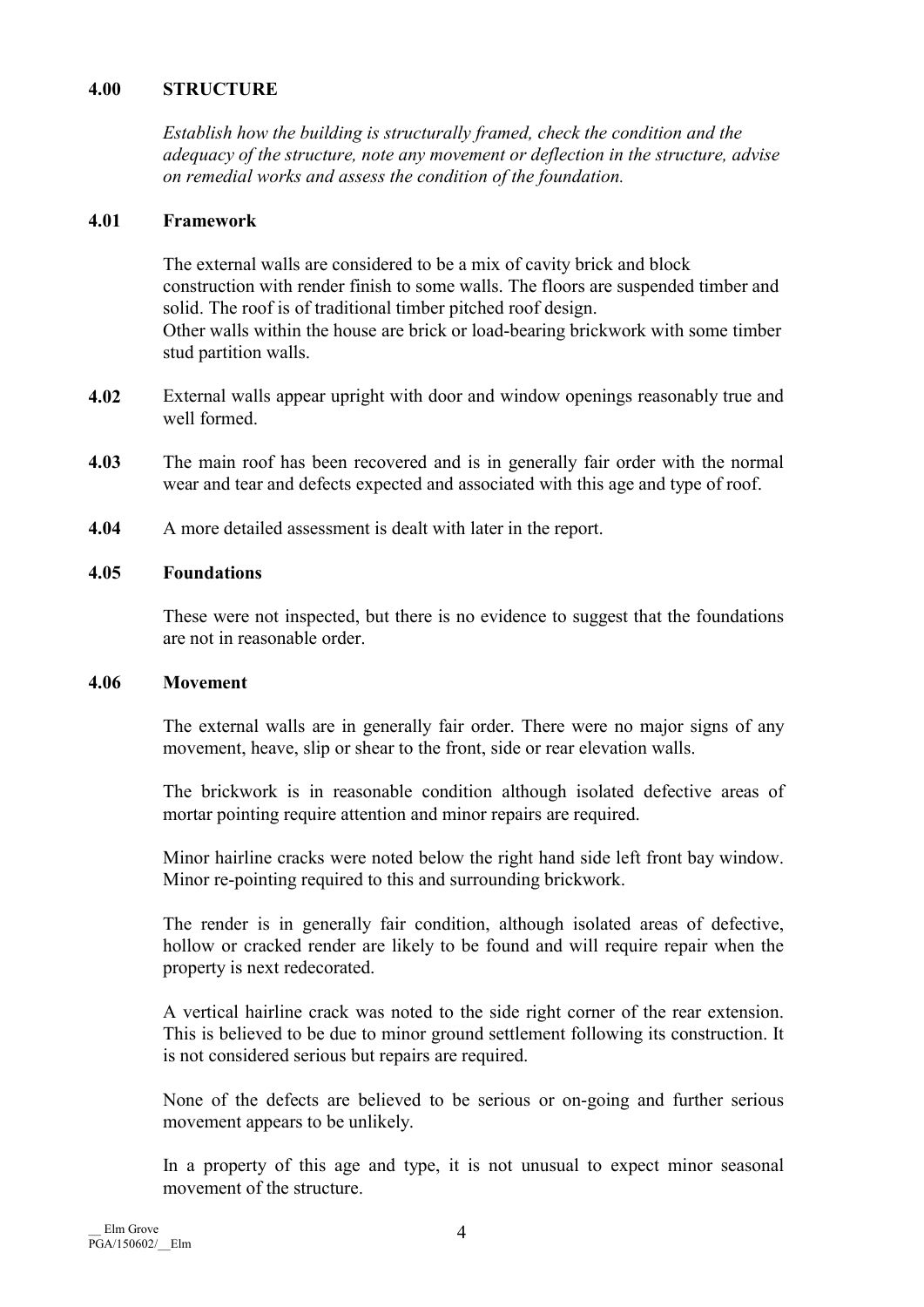This will mean that any cracks present internally and externally could open and close up on a seasonal basis.

 The render paint finish is in generally fair condition and apart from touching-in repaired areas full redecoration should not be required for 4-5 years.

4.06 Repairs to brickwork, pointing and render. Touch-in render decorations.  $\pounds 400$ 

# 5.00 FABRIC

Describe briefly the elements in the building, consider the construction, design and condition of each element, emphasize poor building detailing and remedial action required, inspect for damp, worm and rot.

#### 5.01 DPC & Damp

 There were no obvious signs to suggest that the original damproof course is not working as it should.

 The external walls were tested internally with a damp meter. Built in cupboards, tiling, panels and fixtures and fittings prevented a full inspection to some of the external walls internally.

 Isolated high level damp readings were recorded to the external walls internally, to the right side of the right bay window and right side wall adjacent the front door.

 The bay damp is likely due to a blocked/leaking downpipe and poor wall detailing. The damp to the hall wall is possibly due to a leak from the shower room pipework located in the tiled boxing.

 Further investigations are advised to establish the cause and full extent of remedial works required. Based on what could be seen this is expected to be minor.

 The render and rendered plinth to the front and side walls of the original property extend down to the ground and appear to be bridging the DPC. This detail and driving rain can cause damp internally. This should be removed where it bridges the DPC and the brickwork made good.

The render detail to the extension walls appears to be acceptably detailed.

 The external ground levels are considered to be at an acceptable level and should be maintained to a minimum of 150mm below the original DPC.

 Airbricks were noted to the external walls although these do not appear adequate and additional ventilation should be provided to the timber floor voids.

 It is not considered damp readings are at a significant level to be of major concern at this time. However to avoid possible future problems it is advised the recommended remedial works covered in this section are done as a precaution.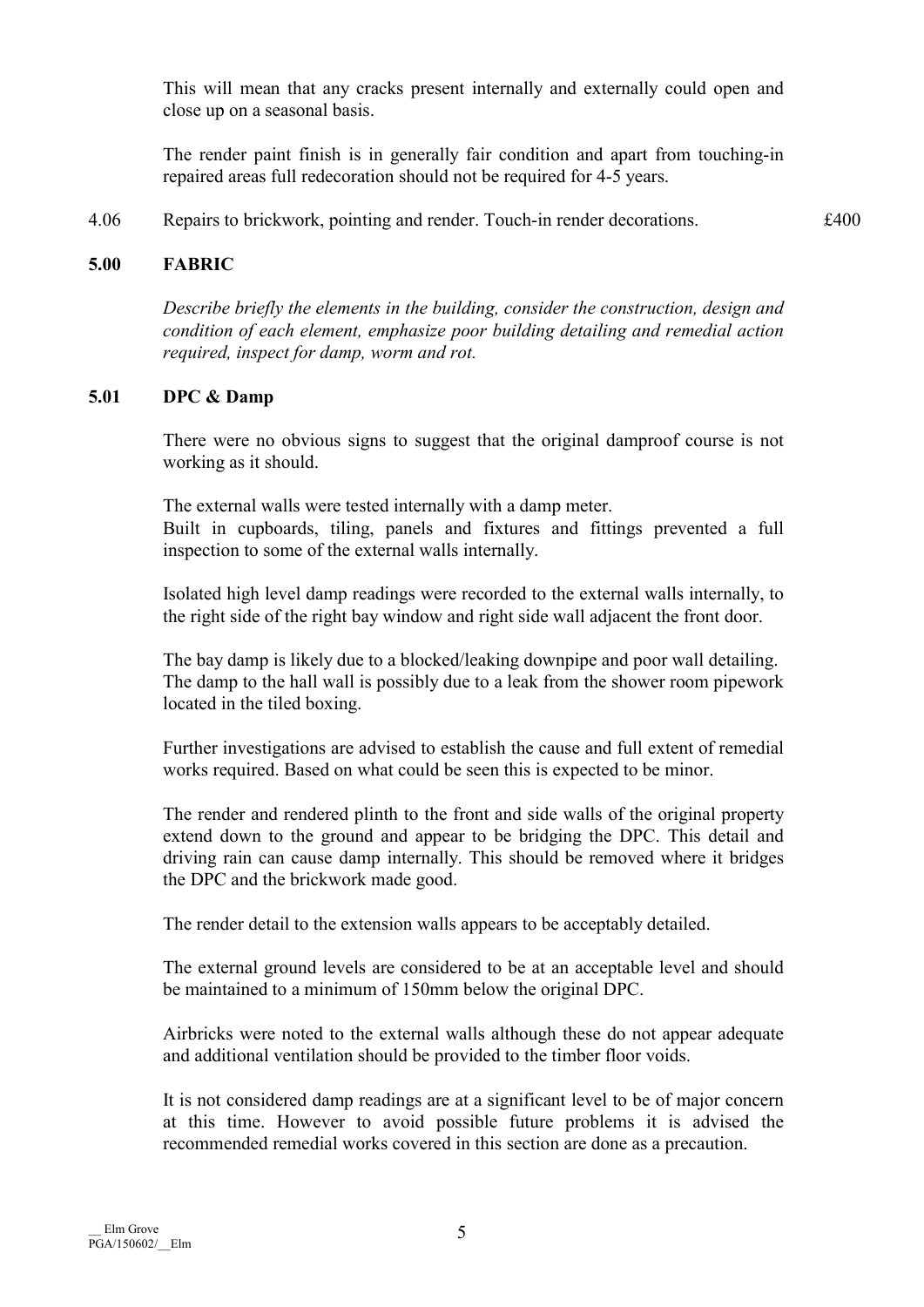- 5.01 Remove plinth/reform render.  $£500$
- 5.01 Install extra airbricks.  $\epsilon$  200

Note: The above external issues that need addressing means there is a higher than normal possibility of potential rot and decay issues with the sub-floor timbers.

> The above works should be undertaken to reduce this likelihood. There were however, no issues noted with the limited inspection that was available. (See 5.12)

# 5.02 Chimney Stacks

 A ground level inspection of the chimneystack was done. It appears to be in reasonable order. Some render repairs and repointing is required. This can be done at the same time as roof works.

 A section of render to the rear of the stack has come away, exposing the lead flashing/soaker below. This requires repair.

 The cement fillets, flaunching around pots and capping pieces should be checked at the same time as the roof works to ensure they are sound so no water can enter the roof area. Scaffold should be used to access the roof and chimneys.

 Your builder/roofer can carry out this closer, more detailed inspection and provide costings for works resulting from this inspection, normally free of charge.

5.02 Chimney stack repairs.  $\text{\pounds}300$ 

# 5.03 Roofs

 A ground level and internal inspection of the roof slopes and void was undertaken. The roof has been recovered at some time in the past and is in reasonable condition with the normal wear and tear associated with this age and type of roof. Roofing felt below the tiles is in generally good condition.

 However, an overhaul is required now with isolated damaged, slipped tiles and ridge/hip tiles refixed and valley gutters and flashings checked.

Regular annual maintenance should be carried out to ensure the roof does not deteriorate and allow water ingress internally.

 The accessible roof void areas that could be inspected are generally dirty and roof ventilation is considered inadequate to the main pitched roof. Ventilation should be increased by inserting eaves and ridge or tile vents to provide cross ventilation at low and high level.

 The insulation within the main roof void should be moved away from the eaves as this restricts ventilation.

 The flat roof covering is in reasonable order but likely to require recovering within 4-5 years. Its life could potentially be extended with the application of solar reflective paint to the surface, following any necessary repairs. It is ventilated but unlikely to be adequately insulated.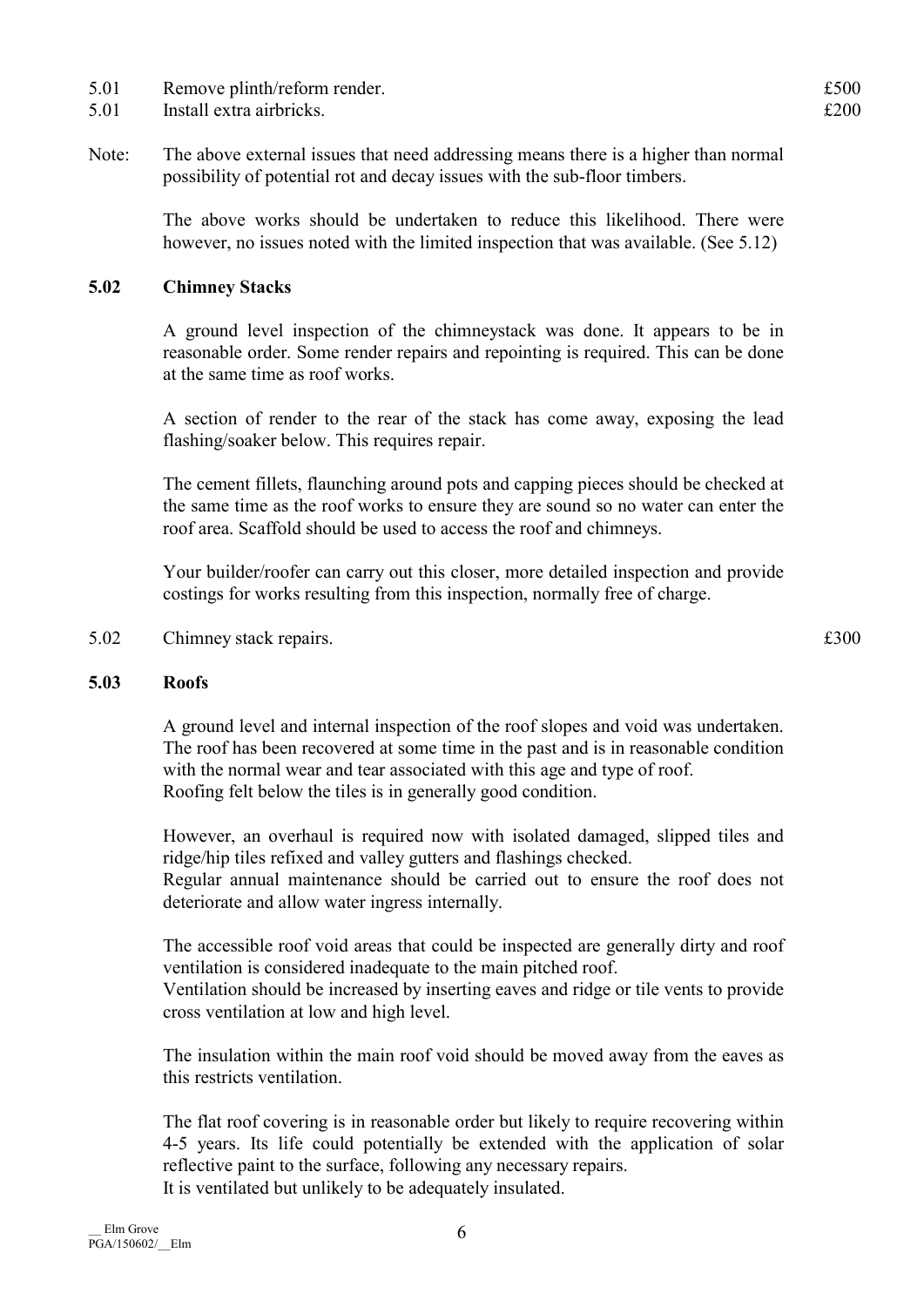Moss and lichen growth to the main and flat roof should ideally be removed as it can in some instances hasten the deterioration of the coverings as it retains moisture preventing the surface drying out as quickly as it should.

| 5.03 | General overhaul of roof. Clear lichen. | £600 |
|------|-----------------------------------------|------|
| 5.03 | Improve roof ventilation.               | £800 |
| 5.03 | Maintenance to flat roof.               | £300 |

# 5.04 Windows

 Windows comprise sealed double glazed uPVC casements. The windows are in fair condition. It is uncertain when they were installed.

 Your solicitor should ensure that FENSA certification is available for the uPVC windows if required at the time of installation.

UPVC windows and doors require regular attention to maintain their performance.

 The lock mechanisms, catches and rubber seals require regular checks to ensure they are working properly. They should also be cleaned regularly to reduce the affect of airborne chemical pollutants on the window surfaces.

 Sealed double glazed door and window units only generally last for between 10-15 years. The seals deteriorate causing misting and condensation to the air gap. If the windows are in excess of this age some replacements should be allowed for in the near future.

5.04 Overhaul uPVC windows and doors. £300

#### 5.05 Doors

 The external doors to the property are double glazed uPVC. Internal doors are selffinished flush type. Doors are in good order. (See 5.03 for maintenance of uPVC windows and doors)

# 5.06 Internal Walls

 Walls are plastered, with ceramic tiling to the bathroom, kitchen and shower. Walls are in generally good order. Hairline cracking was noted at the wall/ceiling junctions and over windows in places. This is not however, considered serious.

 Areas of loose plaster should be expected and will require attention when preparing walls for redecoration, particularly to the damp affected areas.

 The wall between the lounge and dining room has been removed. It is uncertain when this was done.

It appears to have been undertaken to an acceptable standard and there are no obvious signs of any problems.

 Generally any problems are likely to arise due to poor construction will normally appear soon after works are completed. It is unlikely any will materialize.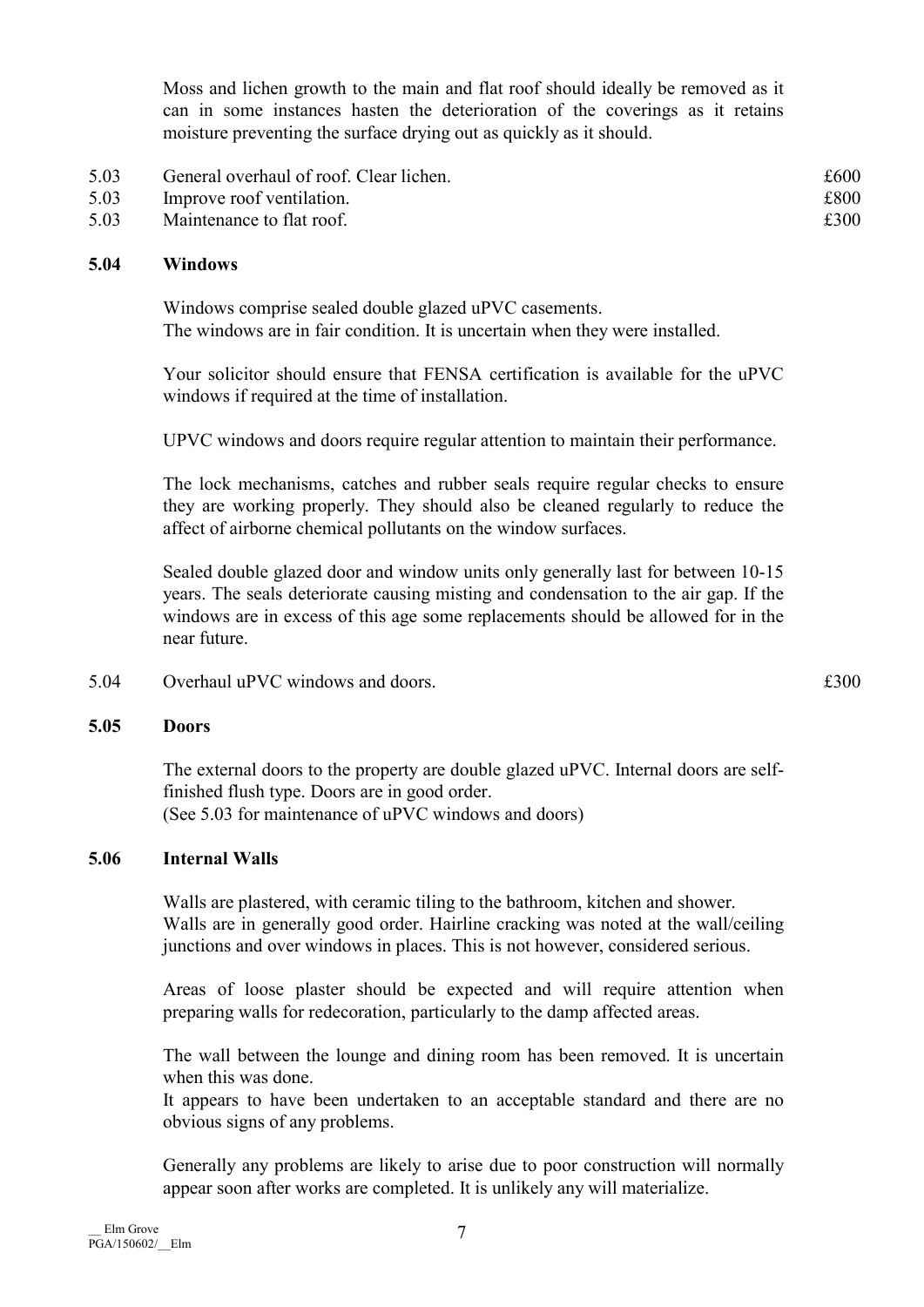It is uncertain if proper calculations and details were submitted to the Council at the time of the work or if approvals consents and completion certificates are in place.

 Retrospective approval may well be required. This can be time consuming and potentially very expensive.

 Considering the age of the work the local authority may not be unduly concerned or interested with any lack of approval and may even consider waiving retrospective approval. This however, cannot be relied on to be the case.

 An indemnity insurance policy can be taken out to cover the cost of council fees. Your solicitor should check and advise accordingly.

5.06 Repairs to internal plastered walls.  $\text{£}100$ 

# 5.07 Fire Places

The lounge/dining room fireplaces are unused and require ventilation.

 It is important that if gas fires are installed they are serviced annually and exhaust gases can escape freely. Carbon monoxide gas build up due to blocked flues can be lethal. Consideration should be given to installing a stainless steel flexible flue liner to connect to the lounge fire to allow proper discharge of gasses to the air.

As a minimum a smoke test should be done to ensure the flue draws properly.

5.07 Vent lounge/dining room fireplaces.  $\text{£}100$ 

# 5.08 Ceilings

 Ceilings comprise plaster and emulsion finish. The ceilings are in generally fair order with no major signs of sagging or staining.

 Hairline cracking was noted at the wall/ceiling junctions in places. It is not considered serious and can be repaired with internal decorations

 $5.09$  Stairs – N/A

# 5.10 Floors

 Floor finishes are wood, laminate and ceramic tiles. Coverings prevented a full inspection of the floor structure to determine the makeup and condition.

 There were fortunately, no significant issues noted to the floors with the limited inspection that was possible.

 Early thermoplastic floor tiles contained asbestos. These may be present below some of the existing floor coverings. (See 9.03)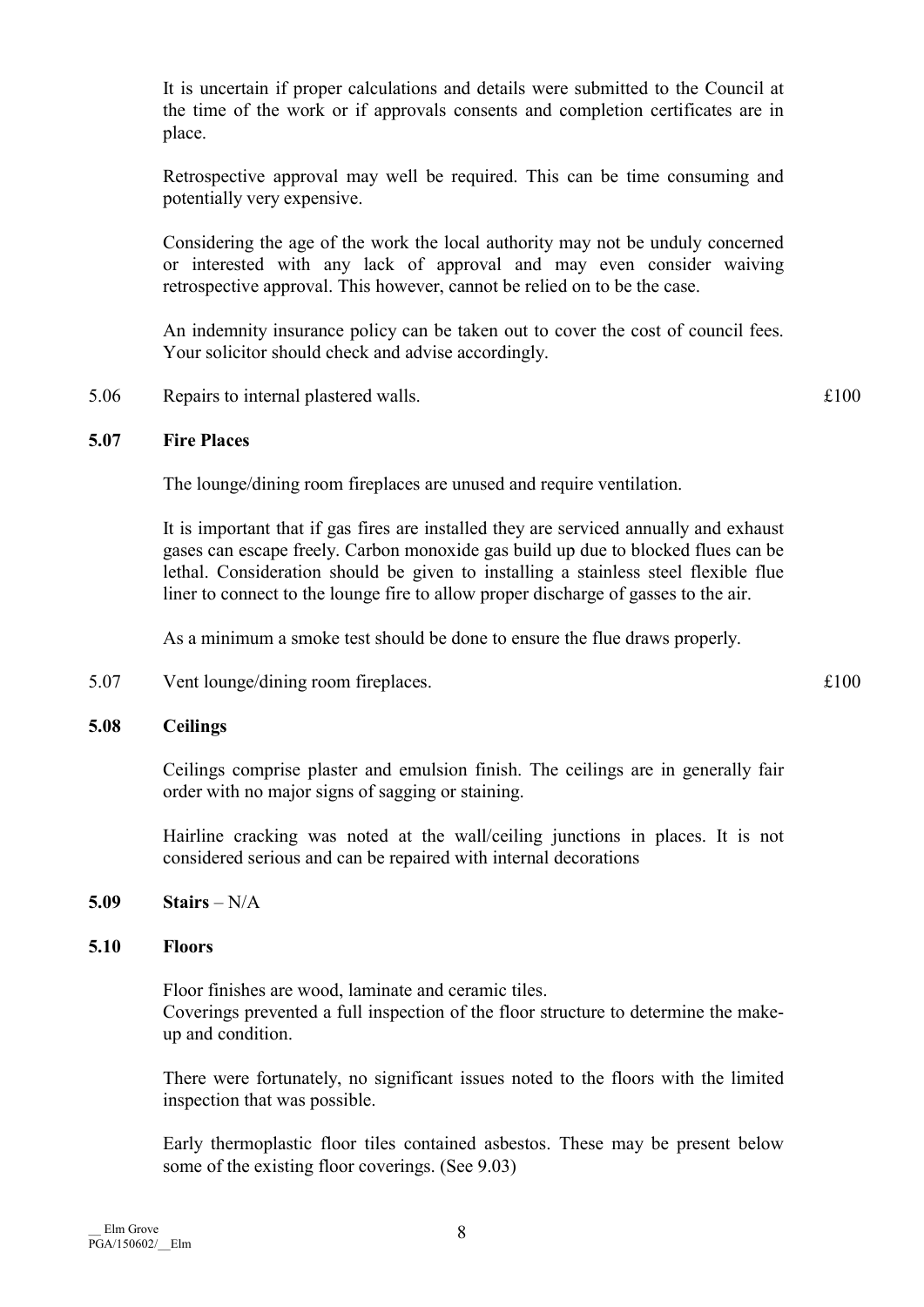If ceramic tiles are laid on a suspended timber floor they require the existing floor to be stabilized. This is normally achieved by using tileboard or ply decking.

 It was noted the bathroom and shower ceramic floor tiles were cracked and loose with open cracked joints.

It is unlikely the floors were prepared properly. Both floors will require relaying.

5.10 Works to bathroom and shower room floors. (Provisional sum) £800

# 5.11 Joinery

External joinery to the original property has been largely replaced with uPVC.

 It is uncertain if the original bargeboards, fascias and soffits were removed or if the new uPVC has been fixed directly over them. This is not a good detail as it can encourage the retention of damp and restrict ventilation to the roof spaces.

There are no signs to suggest this is an issue but further checks should be made to confirm there are no problems.

 If the original joinery is still present they should ideally be removed and the uPVC refixed including provision of adequate ventilation.

 Remaining external decorations are in fair order. However, finishes are deteriorating with decay noted to the porch joinery. Repairs and decorations will be required within the next year. The porch roof requires recovering.

Internal softwood doorframes, skirting and architrave's are in good order.

5.11 Repairs and redecorations to remaining external joinery.  $\pounds 400$ 

# 5.12 Worm and Rot

 In a property of this age, it would be unusual to find no sign of worm or rot. In the unlikely event of active worm infestation being detected, we consider it can be treated in an isolated manner as a maintenance item.

 There is a possibility of timber decay issues with the bathroom and shower floor timbers and further investigations are advised to determine the situation.

# 5.12 Timber treatment.  $\epsilon$  600

 It is important to obtain copies of guarantees for this and any other treatments that may have been carried out on the property to ensure they are valid and can be taken over by the new owner.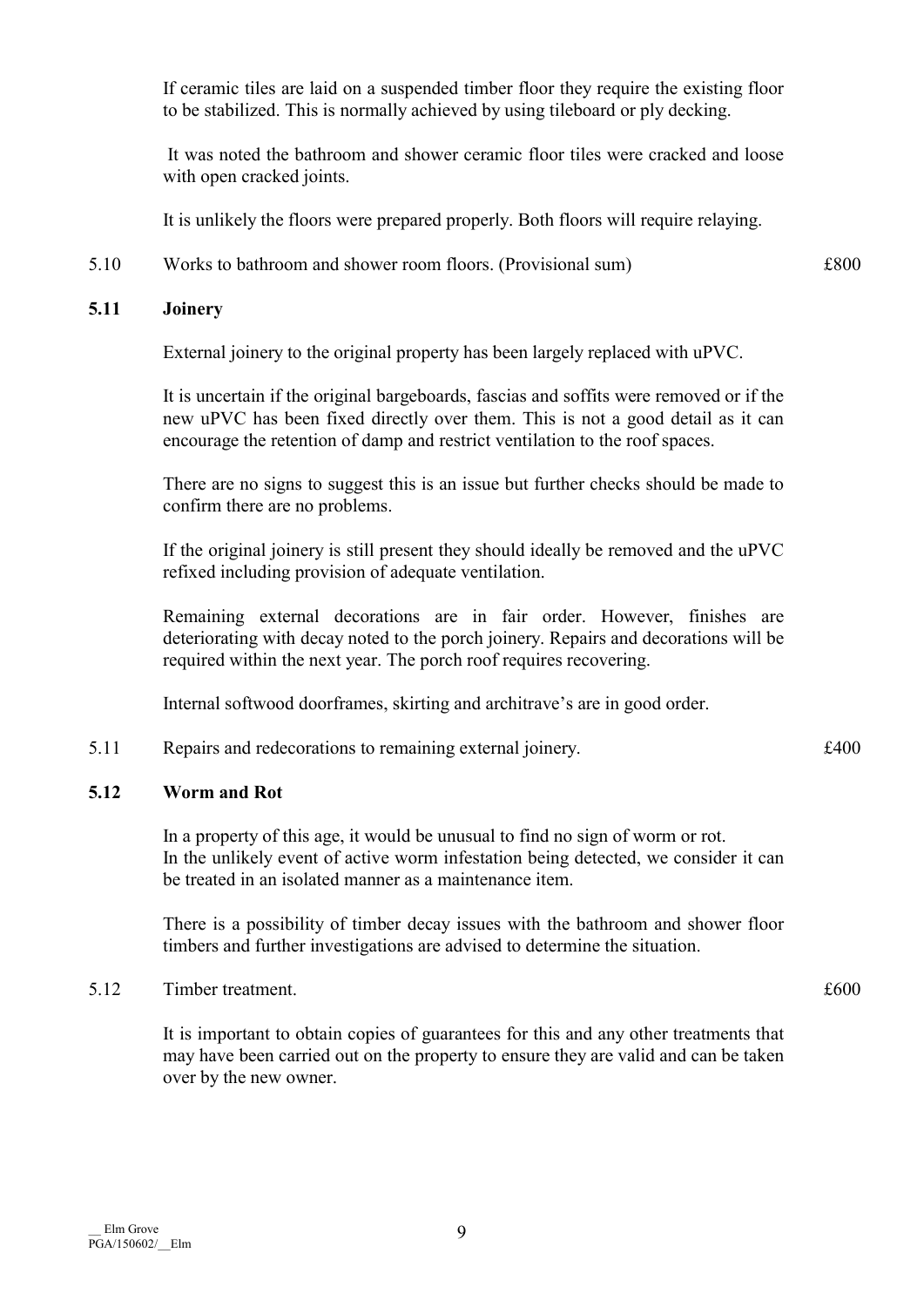#### 6.00 SERVICES

6.01 Electric, gas heating, water and drainage services. Review the design and construction and overall condition of each installation; recommend tests by Qualified Engineers and all remedial action required.

### 6.02 Electric's

 The meter and fuse board are located in the hall cupboard. The electrical system was not inspected in detail. It is uncertain how old the electrical system is although the system appears to be in reasonable order.

 However, unless current test certificates are available confirming the system is in order it is advised a test and report is undertaken to the complete electrical system as a precaution. It is likely this report will recommend as a minimum an upgrade.

 The spotlights require an adequate air gap and ventilation over them to eliminate/ reduce the risk of overheating and fire. This is normally achieved by spacer cones. The spotlights should be checked as a precaution.

 Any remaining fixed electrical appliances and external power supply/light cables to the outbuildings and loft should not be used until checked and confirmed safe.

 Electrical work should be done by an NIC EIC and Part 'P' registered electrician. 6.02 Electrical test and report. Upgrade.  $\text{£}600$ 

# 6.03 Gas

The mains gas meter is located externally and feeds the kitchen and boiler.

#### 6.04 Plumbing

 Mains water supplies the kitchen sink and boiler. It is uncertain if concealed pipework has been lagged. This should be checked as on thawing, frozen pipes can cause serious water damage.

6.04 Lag all exposed/unlagged pipes. £100

#### 6.05 Heating

 The central heating system was not inspected in detail. Boilers normally have a maximum serviceable life of between 10-12 years.

 It is uncertain when the existing Baxi Duotec boiler that heats domestic hot water and radiators was installed. It is in fair condition and as such is considered to have around 4-5 years serviceable life left.

 It is uncertain when it was last serviced. This and its age should be checked and confirmed and report provided if recent test/safety certificates are unavailable.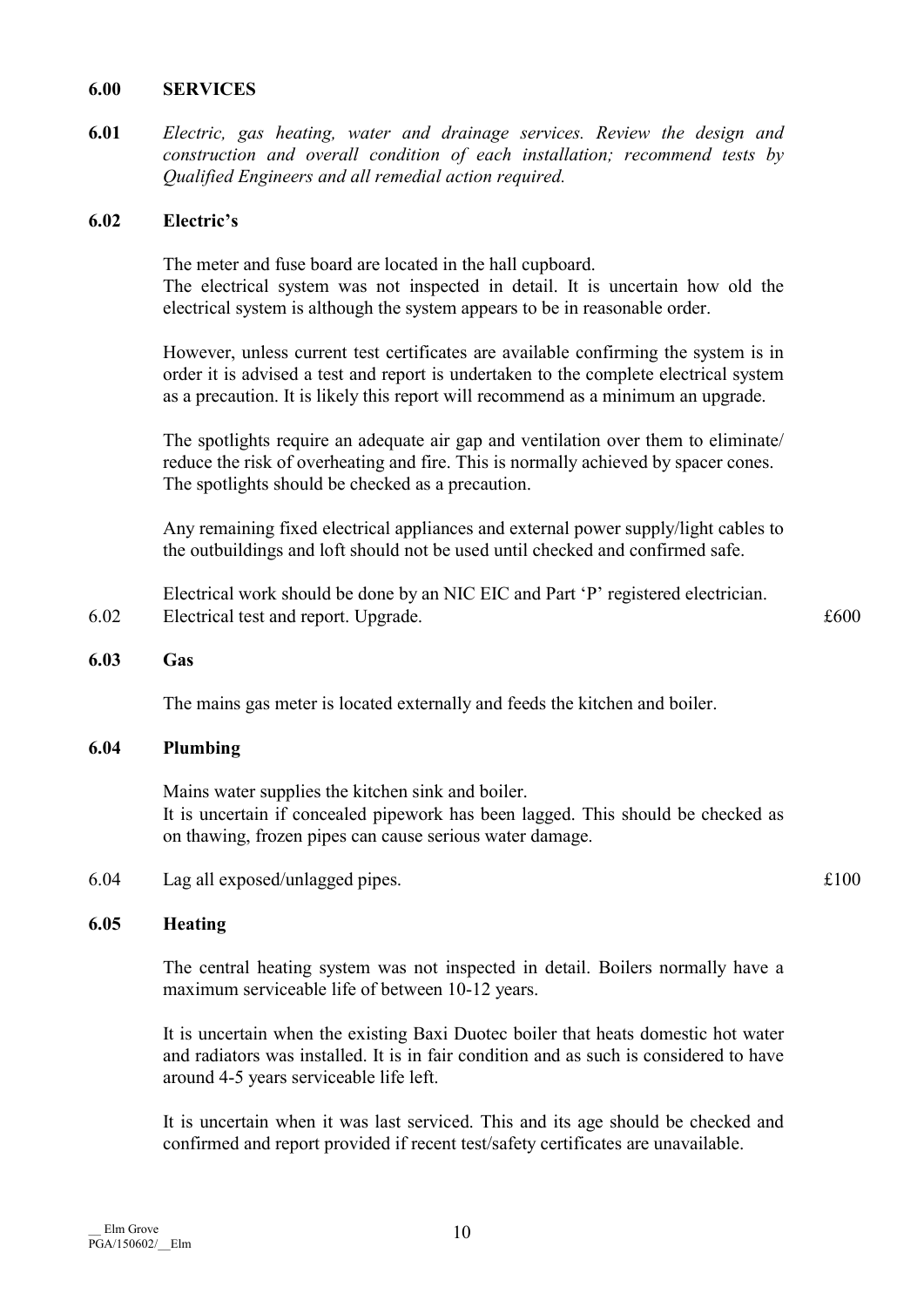The present installation should provide reasonable background heating. If regular servicing is not done, fuel bills will be higher and safety compromised.

- 6.05 Report and service of boiler, heating and hot and cold water systems. £300
- Note; All gas and heating work should be done by a Gas Safe registered engineer.

### 6.06 Drains

 Surface water and soil drains discharge to the main drainage installation that runs across the side of the property. Rainwater fittings are uPVC.

 The system appears to be in fair condition, although some of the gutter joints require cleaning and re-sealing to avoid dripping and sections refixed to allow proper discharge to the downpipes.

Some wastes and downpipes require rodding access.

 The side inspection chamber cover was lifted. The drains appeared reasonably free flowing, although debris requires clearing from the benchings.

 It is recommended a CCTV survey be done and the runs jetted to be certain of no major problems, although there were no signs above ground to suggest any issues.

| 6.06 | Overhaul rainwater and waste water fittings. | £200 |
|------|----------------------------------------------|------|
| 6.06 | CCTV survey and jetting.                     | £400 |

# 7.00 FITTINGS AND FINISHES

Describe briefly the condition of the general fittings, sanitary appliances and decorations, recommend remedial action needed.

# 7.01 General Fittings

 Kitchen – Fitted kitchen units and worktops in fair condition. These have been partly reduced in height for wheelchair use.

# 7.02 Sanitary Fittings

 Kitchen – Stainless steel sink with mixer tap. WC – Pedestal basin with mono-bloc mixer and wash down wc. Bathroom – Steel bath with bath shower mixer, pedestal basin with pillar taps and wash down wc. Sanitary fittings are in fair order. The wc could be adapted to provide an en-suite shower if required.

 Some loose wall tiles were noted in places, particularly to the bathroom waste boxing and these require attention.

# 7.03 Finishes

 Remaining external decorations are in fair order but repairs and new decorations will be required in the next year.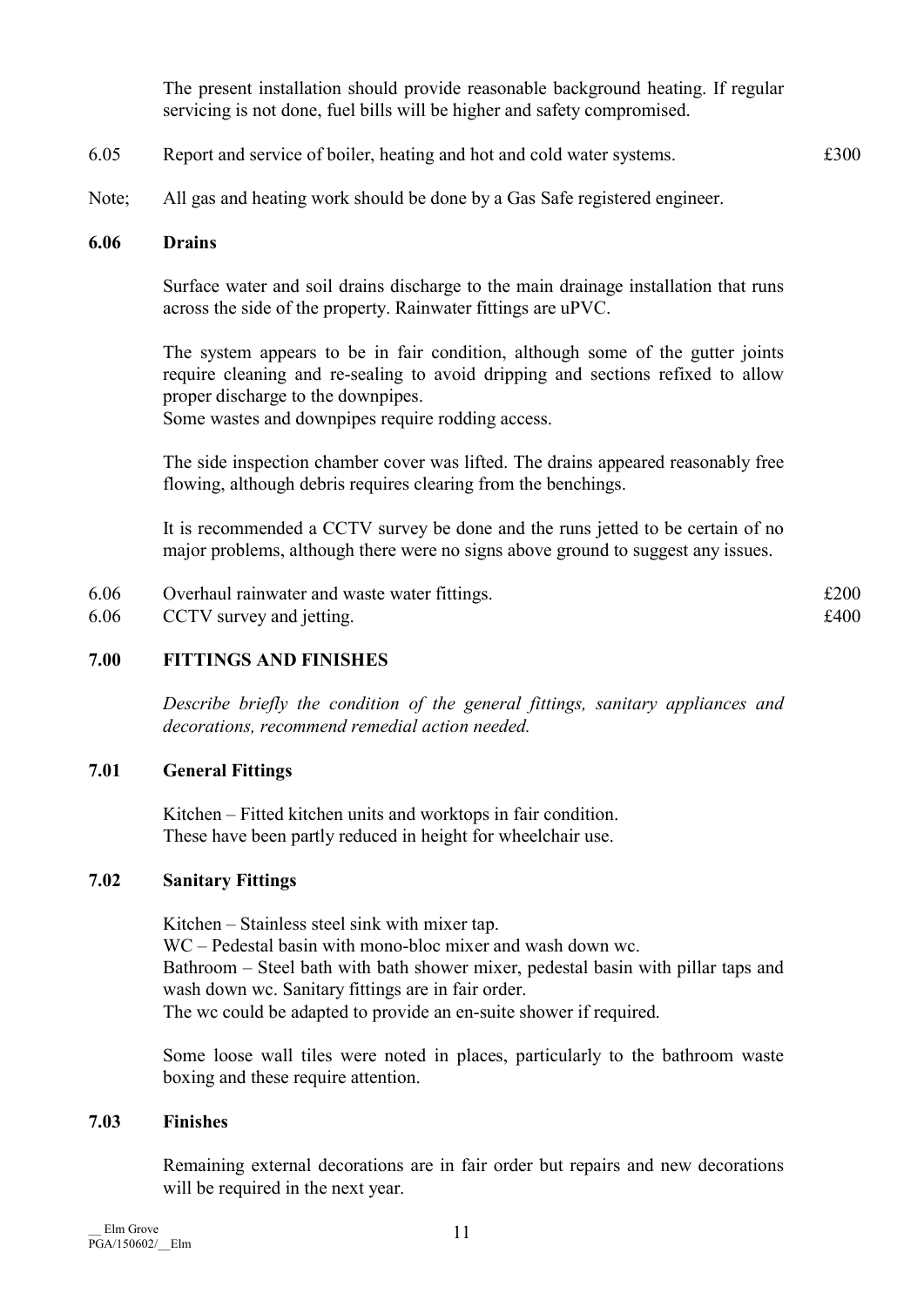Ceilings and walls are emulsion finish. Bathroom, kitchen and wc are part tiled. Softwood joinery is gloss painted.

 Internal decorations are in reasonable order. Works to internal decorations are not included as these are not considered essential.

# 8.00 OUTBUILDINGS, GROUND AND BOUNDARIES

Describe briefly the construction and condition of the buildings attached to the main structure, the construction and condition of boundaries and condition of the grounds. Emphasize the remedial action required.

# 8.01 Outbuildings

 It is uncertain when the detached garage and workshop was built. They are in generally good order. The rendered blockwork and felted flat roof are in fair order. General maintenance is required.

 Staining was noted to the garage right side wall most likely due to poor parapet or upper wall render detail. Repairs are required.

 The flat roof is in reasonable condition but is likely to require recovering within 4- 5 years. Its life could potentially be extended with the application of solar reflective paint to the surface, following any necessary repairs.

 No access was possible to inspect the rear or side walls of the workshop or garage to determine their condition.

 Access for repair and maintenance for some of these areas will be required over the neighbouring properties. Access is restricted to the left side of the rear extension wall due its close proximity to the neighbouring extension.

8.01 General maintenance to garage and workshop.  $£800$ 

# 8.02 Grounds

 (As 3.02). The drive, paths, ramps and patio areas will be slippery in rainy, icy conditions. These are in generally reasonable order.

 The bushes to the front garden could cause damage to the drains, grounds and foundations of the property if left. These should be removed.

Note: No inspection has been done within the property grounds or adjacent properties to identify or list any plants listed in Schedule 9 Part II of the Wildlife and Countryside Act 1981 that may be costly to eradicate from the grounds ponds or water courses. (Japanese Knotweed, Ragwort, Bindweed or other similar species)

> In this respect separate professional advice should be sought. However, there were no obvious issues with the limited inspection that was undertaken.

8.02 Clear vegetation to grounds.  $\text{£}200$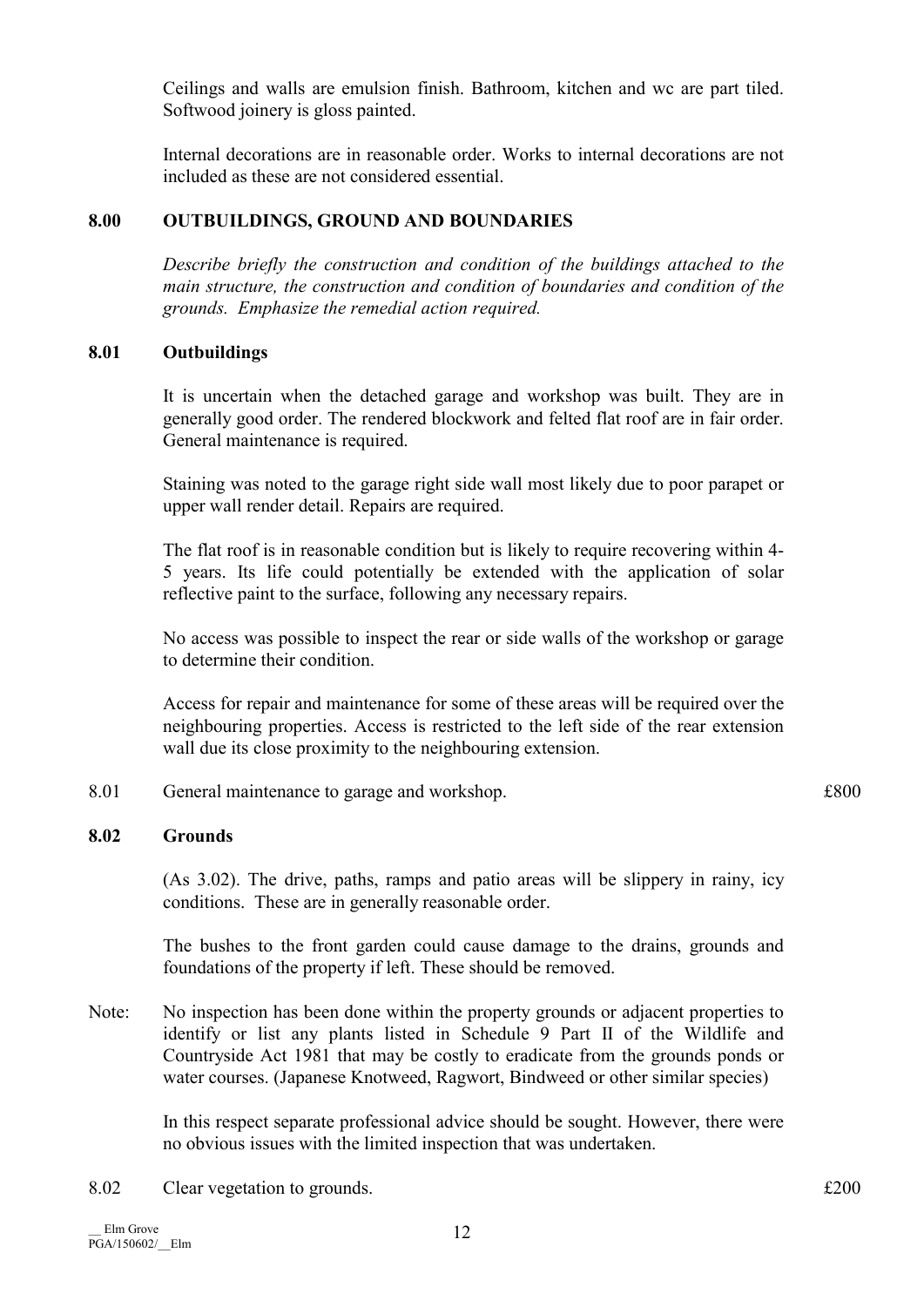#### 8.03 Boundaries

 Front/Sides - Brick walls in good order. Sides/rear - Timber fencing and brickwork in fair condition. General maintenance is required.

8.03 Boundary repairs and maintenance.  $£500$ 

 It is advisable that your Solicitor checks on the ownership and repair responsibility of the boundaries.

# 9.00 ENVIRONMENTAL FACTORS

Review internal and external environmental conditions, consider improvements to enhance the internal environment daylight ventilation, insulation, noise, safety, health and security aspects.

# 9.01 Thermal

 It is uncertain if cavity wall insulation is present to the external walls or if guarantees are available. Your solicitor can advise. Windows benefit from double-glazing. Loft insulation requires improving.

 The present flat roof detail would make it prohibitively expensive to install insulation unless a 'warm deck' roof was created where insulation is laid over the existing waterproof membrane. No allowance has been included for this at this time.

9.01 Improve loft insulation.  $\text{£}600$ 

#### 9.02 Ventilation

 Rooms can be ventilated with window opening lights. Existing extract fans should be checked.

9.02 Check existing extract fans.  $\text{£}100$ 

# 9.03 Safety

 The property is generally acceptable from a safety aspect. The drive, paths, ramps and patio areas will be slippery in wet, icy weather.

 Both electric and gas installations should be checked before use by qualified engineers if current test/safety certificates are unavailable.

 No asbestos was readily obvious to the property in the accessible areas inspected. It was widely contained in early Artex, thermoplastic floor tiles, boiler flues and rainwater fittings and soffits amongst others.

 Asbestos in good condition is not necessarily a hazard. If it deteriorates and starts to break up it does become a hazard.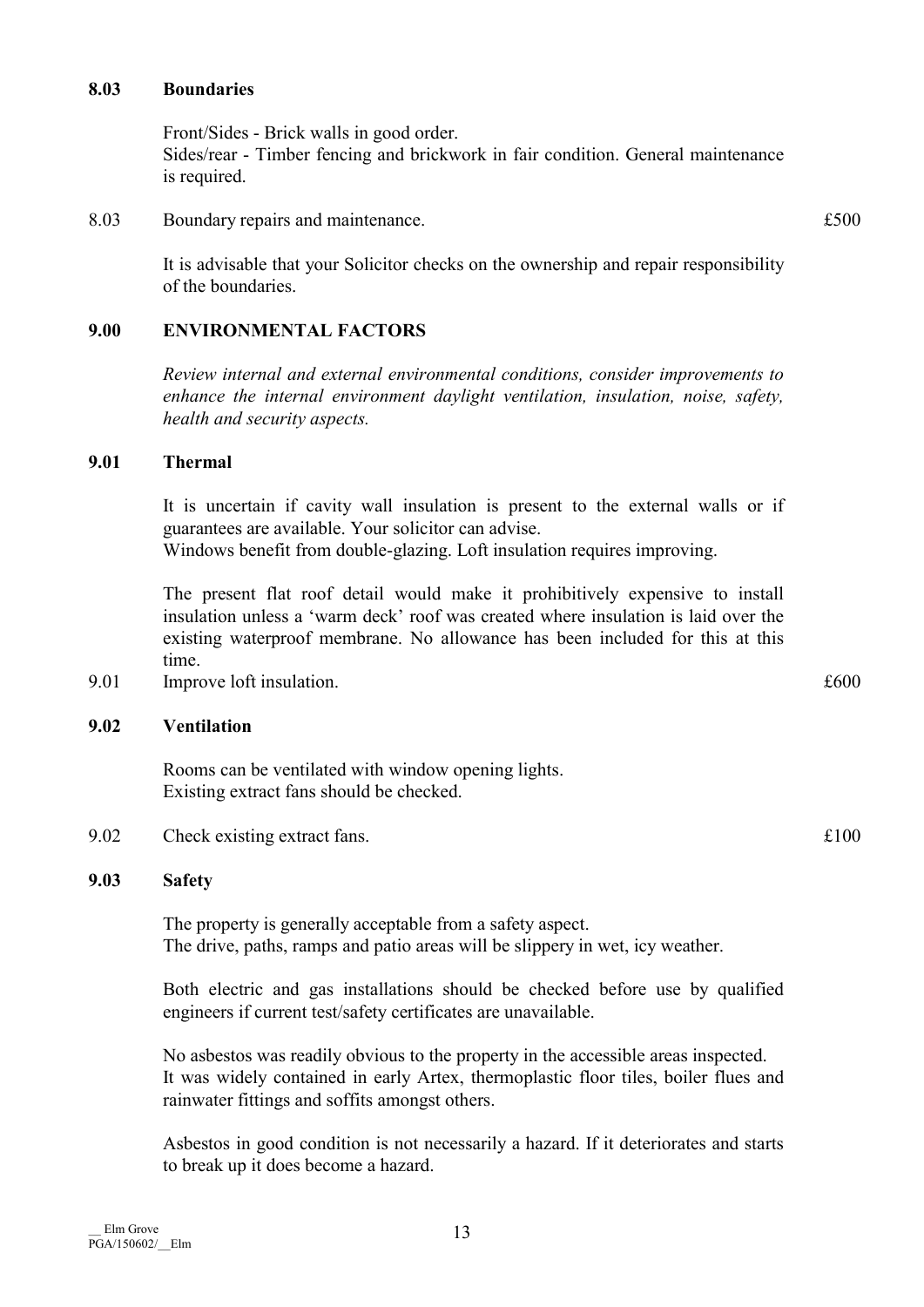If any asbestos is discovered and removal is required, it should be done in a controlled manner by a licensed asbestos removal contractor This can be very expensive.

 Asbestos may be found in other places or currently inaccessible areas. Suitable precautions should be adopted if renovation works involve stripping the property out. Suspected asbestos should be tested as a precaution and dealt with accordingly.

 If there are further concerns enquiries should be made with the vendor or a full asbestos survey and test should be undertaken.

 No costs have been included for asbestos analysis or removal. Specialist advice should be sought.

# 9.04 Security

 Consideration should be given to changing the locks to the external doors and the provision of additional security to all windows.

 Your local Crime Prevention Officer can provide additional advice. It should be noted that inadequate security could affect any insurance claims.

#### 9.05 Disturbance

 Occasional traffic noise should be expected as the property is near the busy A220 Bexley Road.

# 9.06 Acoustics

 It is not considered necessary to provide additional acoustic insulation based on observations made at the time of the inspection.

# 10.00 FINANCIAL CONSIDERATIONS

Provide estimated costs for remedial works. Assess maintenance problems. Consider development potential legal obligations and responsibilities.

# 10.01 Defects

 Items considered essential to put the building into a good state of repair have been collected separately from those considered desirable to improve enjoyment of the property. Both are listed in Appendix A with an estimated cost of the works.

 The works are assessed as if a jobbing builder was carrying out general works and specialists sub-contractors carrying out specialist work.

# 10.02 Maintenance

 The property is in reasonable condition. The pitched roofs will require an overhaul and regular routine maintenance as well as improved ventilation and insulation.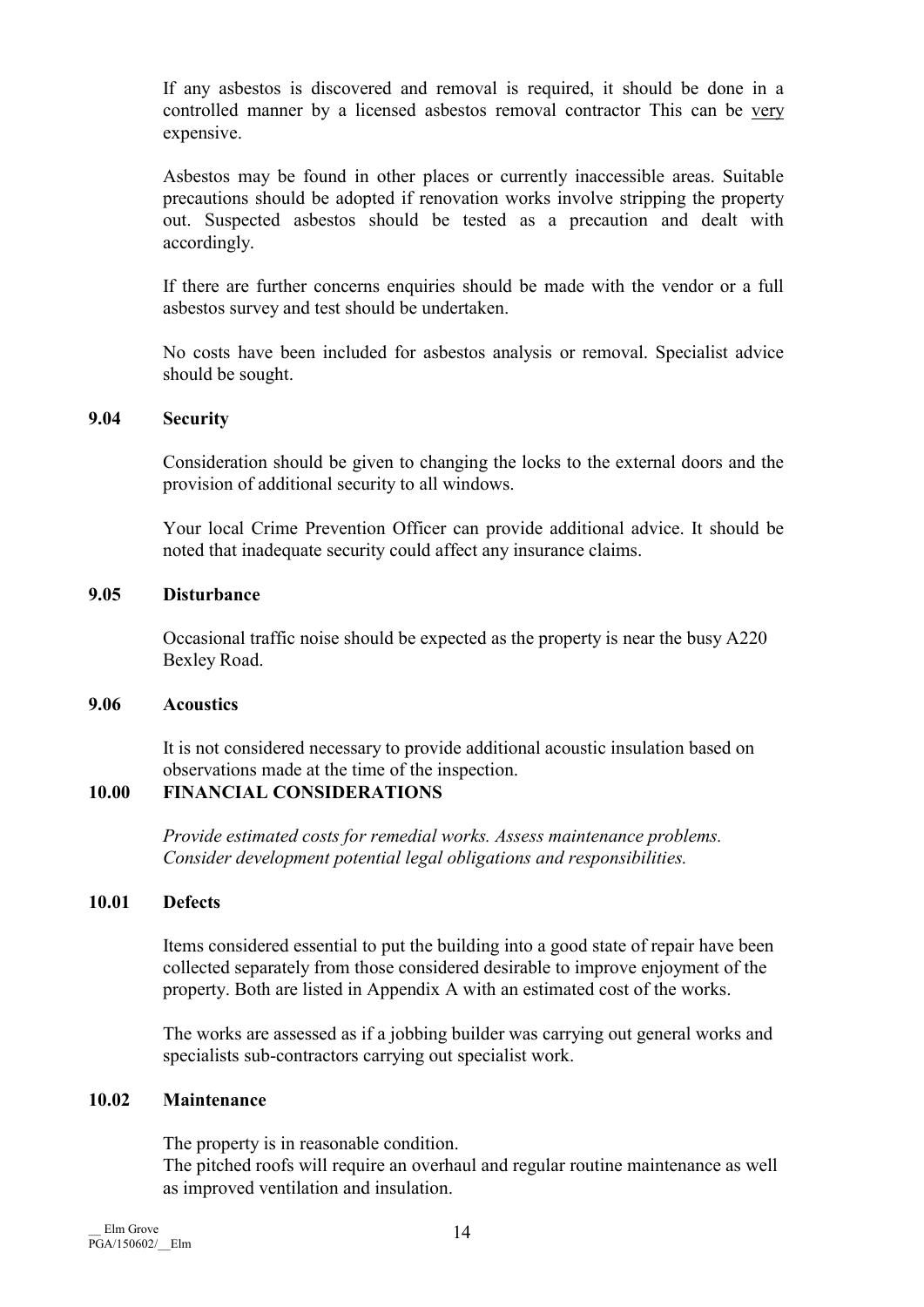The remaining joinery and external painted areas require repair and decoration.

 The electrics, central heating and hot and cold water systems should be checked if current certificates are unavailable confirming their safe condition.

 The central heating and electrical systems will require regular checks and service. It is likely the boiler will require renewal in 4-5 years.

# Alterations

 The property has been partly altered for wheelchair use/access with partly converted kitchen, widened door openings and external ramps.

# 10.03 Planning

 I am not aware of any special planning provisions or any proposed extensions or building in the area.

It is believed the property is sold with freehold possession without encumbrances.

Ownership of boundaries and responsibility for maintenance should be established.

Fixtures and fittings should be the subject of a separate agreement.

 Your legal advisor will determine the situation and advise you accordingly on the above and any other relevant legal matters.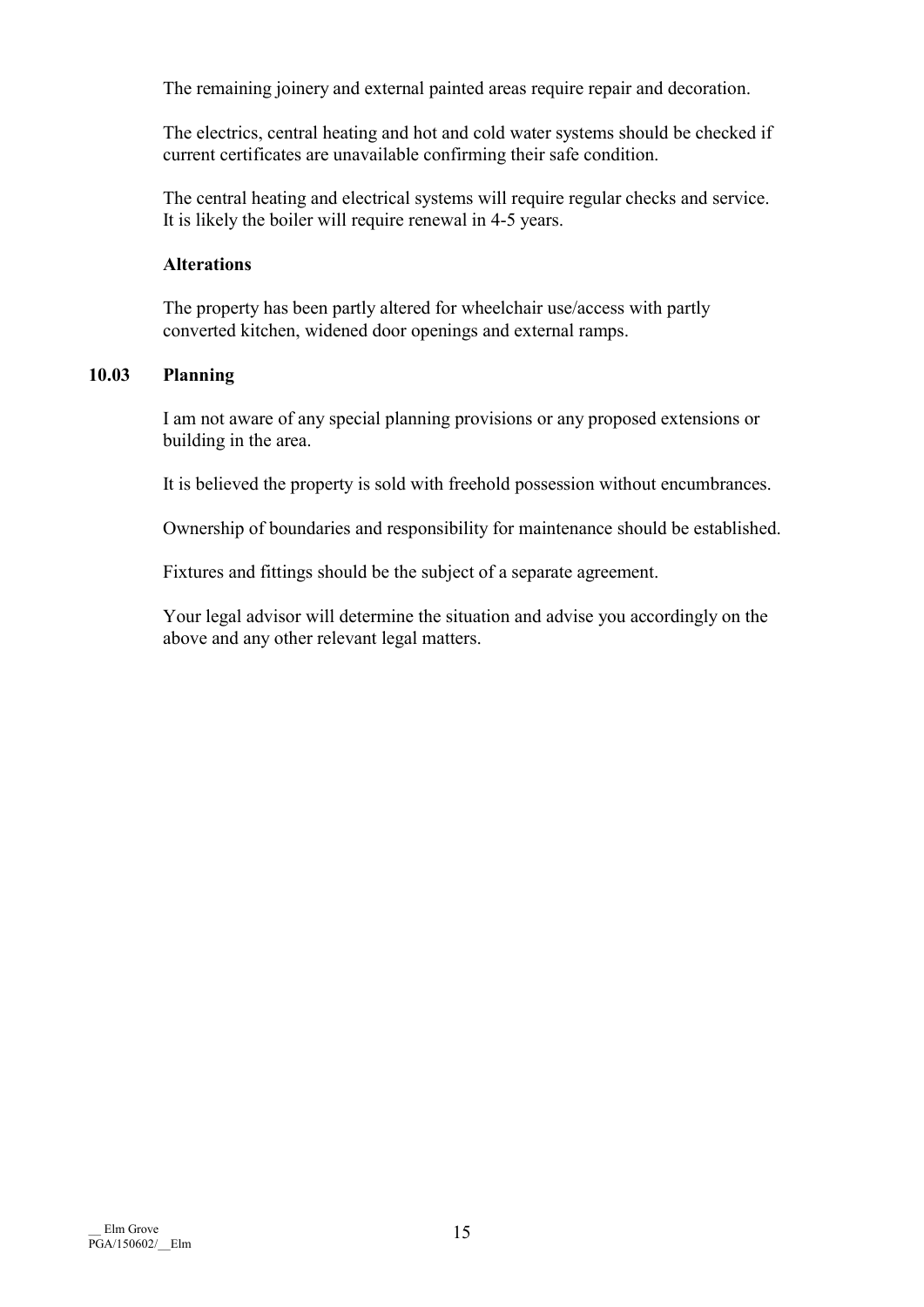# 11.00 CONCLUSIONS

Highlight salient features. Point out areas for further investigation. Relate the condition of the property to that of similar properties. Special advice.

- 11.01 The property offers reasonable sized accommodation.
- 11.02 Apart from any minor areas identified the structural walls are in reasonable order.
- 11.03 The roofs require an overhaul, insulation additional ventilation.
- 11.04 The property fabric is in generally overall fair condition.
- 11.05 UPVC doors and windows will need regular maintenance. The remaining external joinery is deteriorating and requires attention.
- 11.06 Internal finishes are in fair order.
- 11.07 A specialist test and report should be provided for the electrical installation and its recommended remedial works undertaken. Earth bonding should be checked.
- 11.08 The central heating and hot and cold water systems require a service and overhaul. The boiler is likely to require renewal in 4-5 years.
- 11.09 Kitchen and sanitary fittings are in reasonable order.
- 11.10 The remedial works are generally to be expected for this age and type of property.
- 11.11 It would be advisable to possibly seek a reduction in the purchase price to offset some of the essential works listed in Appendix A.

Survey Ends.

Paul Anderson. MRICS, MCIOB 11 June 2015

PGK Sere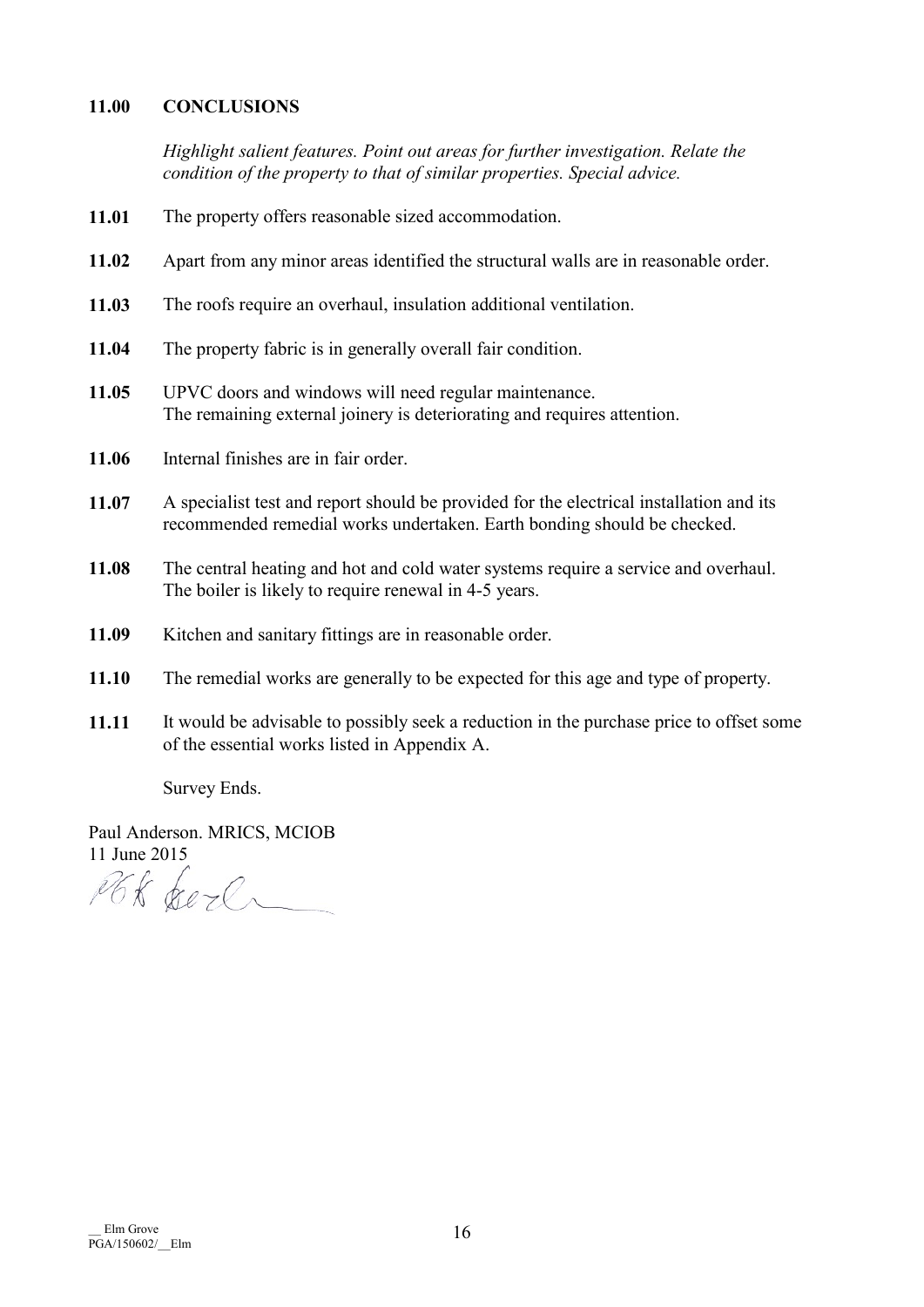# APPENDIX 'A' - COST SUMMARY

# REMEDIAL WORKS

# Works Considered Essential

|      |                                                                         | <b>Total</b> | £5,300 |
|------|-------------------------------------------------------------------------|--------------|--------|
| 6.06 | Overhaul rainwater and waste fittings.                                  |              | £200   |
| 6.05 | Report and service of boiler, heating and hot and cold water systems.   |              | £300   |
| 6.02 | Electrical test and report. Upgrade.                                    |              | £600   |
| 5.11 | Repairs and redecorations to remaining external joinery.                |              | £400   |
| 5.10 | Works to bathroom and shower room floors. (Provisional sum)             |              | £800   |
| 5.03 | Maintenance to flat roof.                                               |              | £300   |
| 5.03 | Improve roof ventilation.                                               |              | £800   |
| 5.03 | General overhaul of roof. Clear lichen.                                 |              | £600   |
| 5.02 | Chimney stack repairs.                                                  |              | £200   |
| 5.01 | Install extra airbricks.                                                |              | £200   |
| 5.01 | Remove plinth/reform render.                                            |              | £500   |
| 4.06 | Repairs to brickwork, pointing and render. Touch-in render decorations. |              | £400   |

# Works Considered Desirable

| 5.04 | Overhaul uPVC windows and doors.            |              | £300   |
|------|---------------------------------------------|--------------|--------|
| 5.06 | Repairs to internal plastered walls.        |              | £100   |
| 5.07 | Vent lounge/dining room fireplaces.         |              | £100   |
| 5.12 | Timber treatment.                           |              | £600   |
| 6.04 | Lag all exposed/unlagged pipes.             |              | £100   |
| 6.06 | CCTV Survey and jetting.                    |              | £400   |
| 8.01 | General maintenance to garage and workshop. |              | £800   |
| 8.02 | Clear vegetation to grounds.                |              | £200   |
| 8.03 | Boundary repairs and maintenance.           |              | £500   |
| 9.01 | Improve loft insulation.                    |              | £600   |
| 9.02 | Check existing extract fans.                |              | £100   |
|      |                                             | <b>Total</b> | £3,800 |

The above costs do not allow for any specialist fees or V.A.T.

 It should also be noted that these costings are for guidance purposes only and do not represent an actual estimate from a builder.